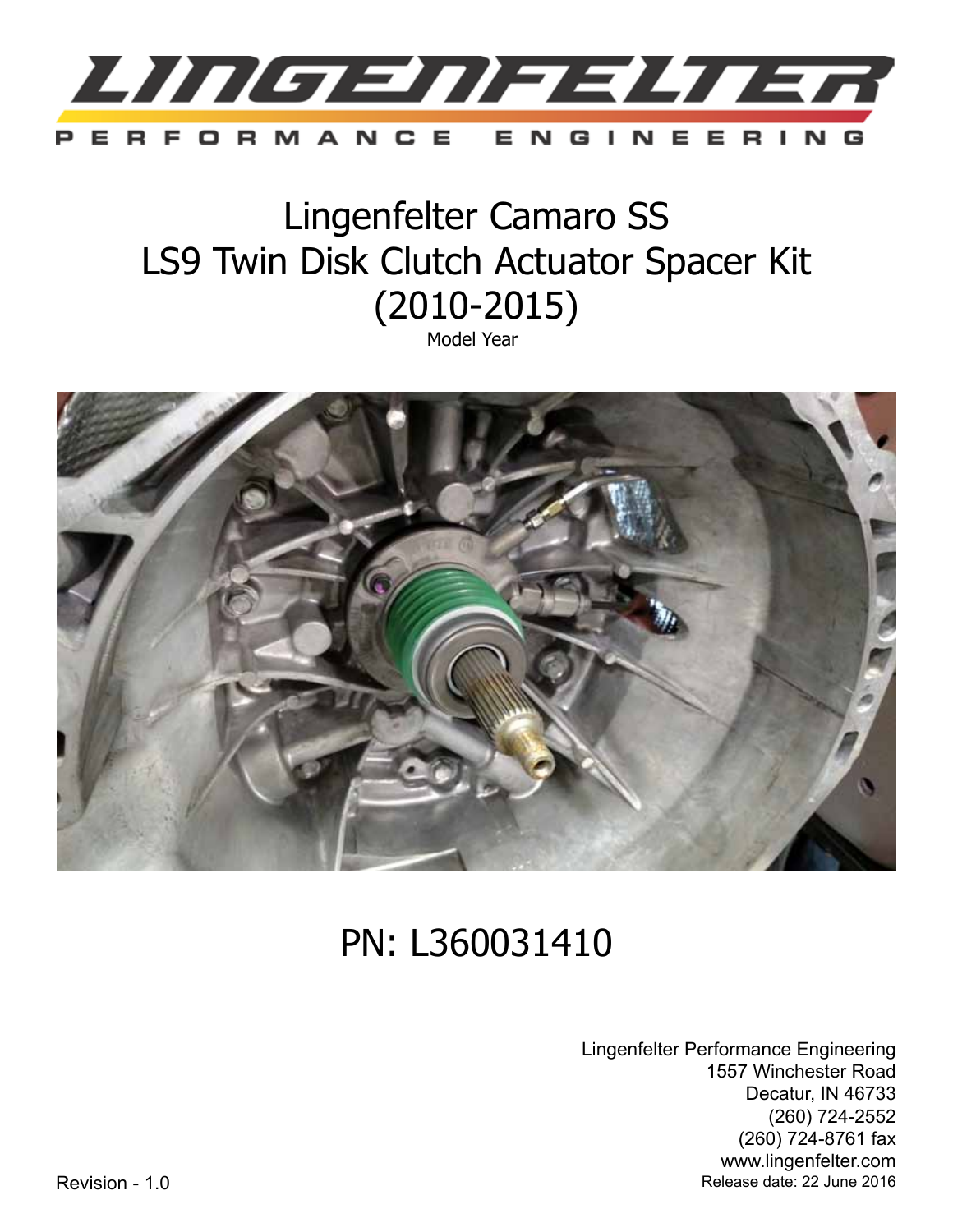

# **Parts List**

**Lingenfelter Camaro SS LS9 Twin Disk Clutch Actuator Spacer Kit (PN: L360031410)**

### **# Description Part number**

- 1 Clutch Spacer X360031410.1
- 2 M6x1.0x30mm flange head bolt 11588714
- 2 M6x1.0x20mm SS counter sunk socket head **BARNES-47024**
- 2 M6 SS flat washer *BARNES-47393*
- 2 M6x1.0x20mm SS socket head cap screw **BARNES-47534**
- 1 Instructions

# **Tools & Materials Required**

- • Ratchet
- 10 mm socket
- 4 mm hex key
- 5 mm hex key

## **Additional Required Items, Not Included**

### **# Description Part number**

- 1 ZR1 LS9 Twin Disc Clutch Kit Camaro SS C6 Z06 Corvette L360020105
- 1 Remote clutch bleeder line (later models only, see images below) TPSBL5G

## **Description:**

The Lingenfelter Twin Disk Clutch Actuator Spacer is designed to allow the use of an LS9 Twin Disc Clutch in a 2010-2015 Camaro SS.

**In earlier Gen V Camaros, the clutch line looks like the clutch line in the image to the right. If this is your clutch line go, to Page 3 and follow the assembly instructions.**

**In later Gen V Camaros, the clutch line DOES NOT look like the clutch line in the image to the right. If this is NOT your clutch line, go to Page 4 and follow the assembly instructions.**

The location of the clutch line is shown by the red arrow below.



**The Clutch Spacer and LS9 Clutch Kit CANNOT be used in 2012-2015 ZL1 Camaros**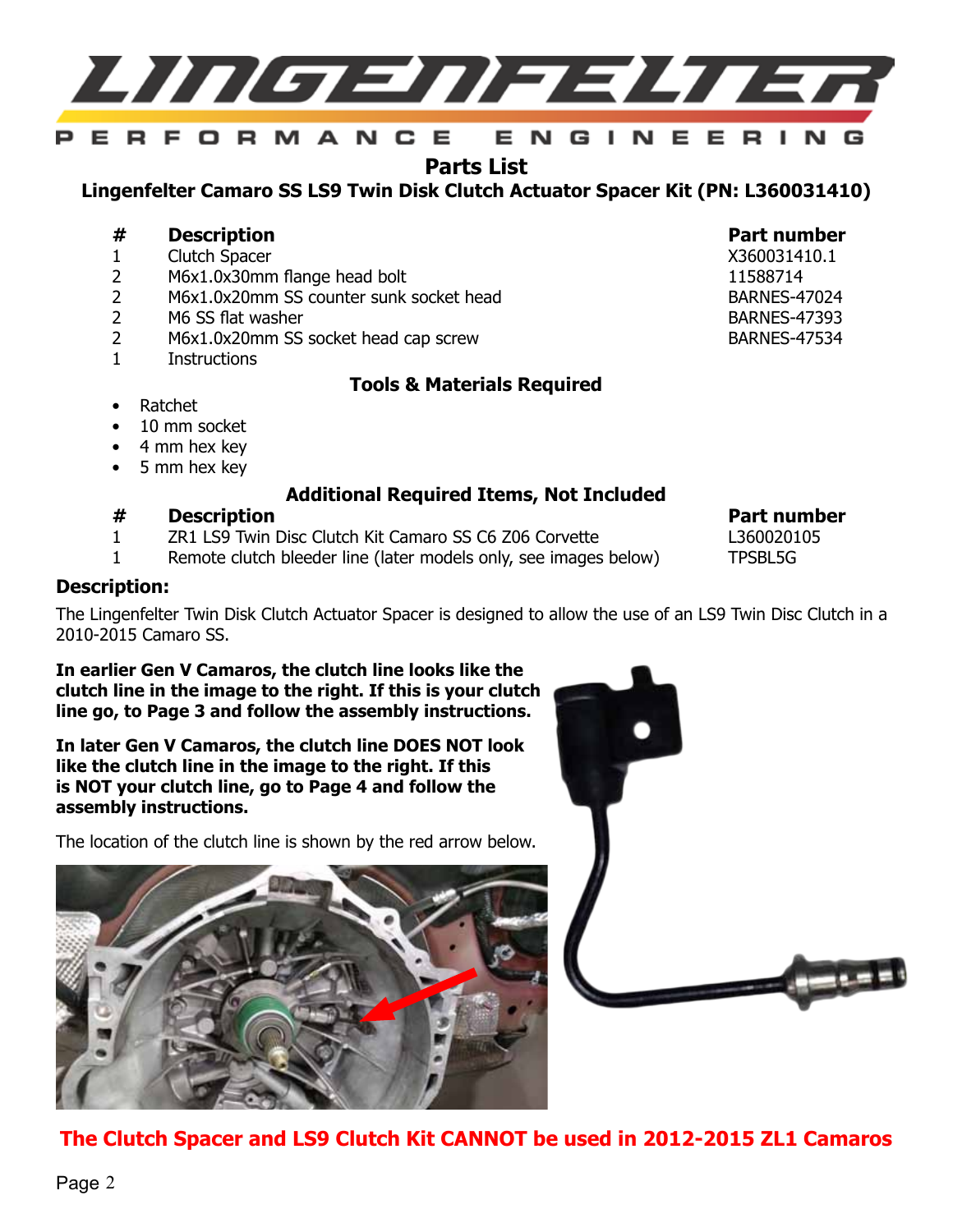

# **Assembly Instructions for the Early Gen V Camaro SS**

Use the following parts included in kit for 2010-2014 Camaro SS:

### **# Description Part number**

- 1 Clutch Spacer X360031410.1
- 2 M6x1.0x30mm flange head bolt 11588714

The clutch spacer is shown in the image to the right. The holes indicated by the yellow arrows will not be used. The holes indicated by the red arrows are for the M6x1.0x30mm flange head bolts (PN: 11588714). The order of assembly\* is shown in the exploded 3-D model below.



**\*Note: Assemble from RIGHT to LEFT. Tighten all bolts/screws to 13Nm (115lbin).**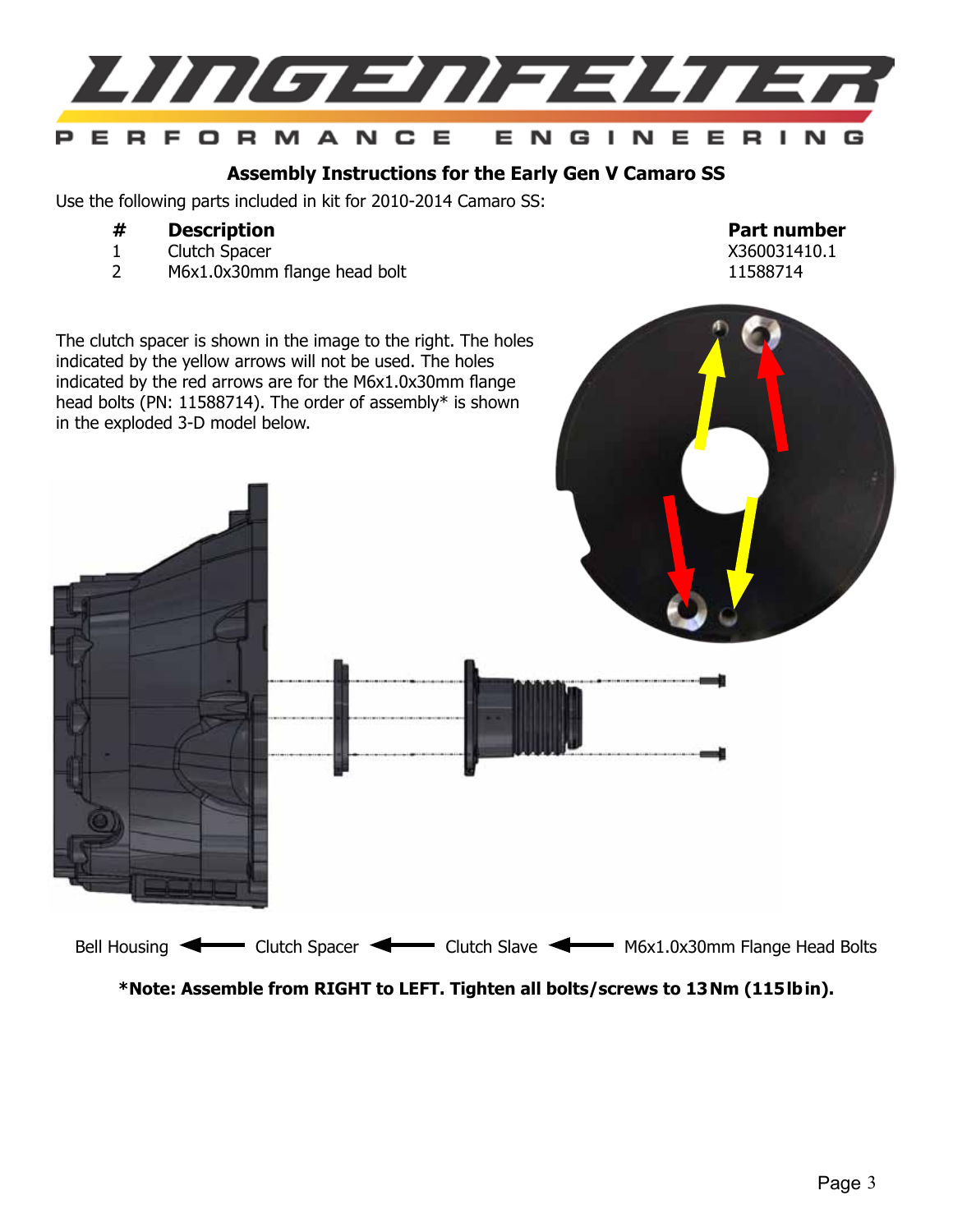

## **Assembly Instructions for the Later Gen V Camaro SS**

Use the following parts included in kit for 2010-2014 Camaro SS:

### **# Description Part number**

- 1 Clutch Spacer X360031410.1
- 2 M6x1.0x20mm SS counter sunk socket head BARNES-47024
- 2 M6 SS flat washer **Mature 3 and SS flat washer BARNES-47393**
- 2 M6x1.0x20mm SS socket head cap screw **BARNES-47534**

The clutch spacer is shown in the image to the right. The holes indicated by the yellow arrows are for the M6x1.0x20mm SS counter sunk socket head bolts (PN: BARNES-47024 ). The holes indicated by the red arrows are for the M6x1.0x20mm SS socket head cap screws (PN: BARNES-47534). The order of assembly\* is shown in the exploded 3-D model below.



**\*Note: Assemble from RIGHT to LEFT. Tighten all bolts/screws to 13Nm (115lbin).**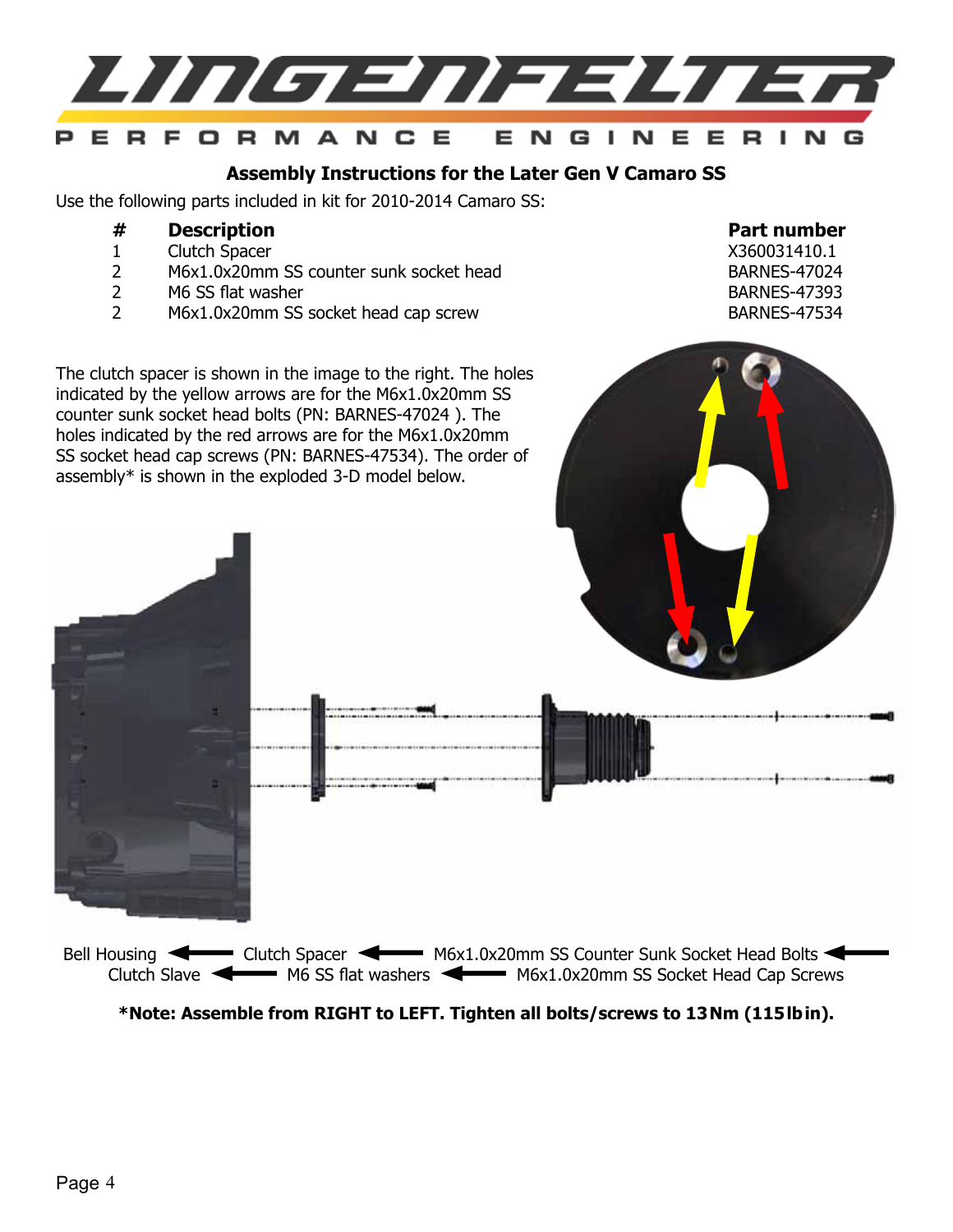

**The page was intentionally left blank.**